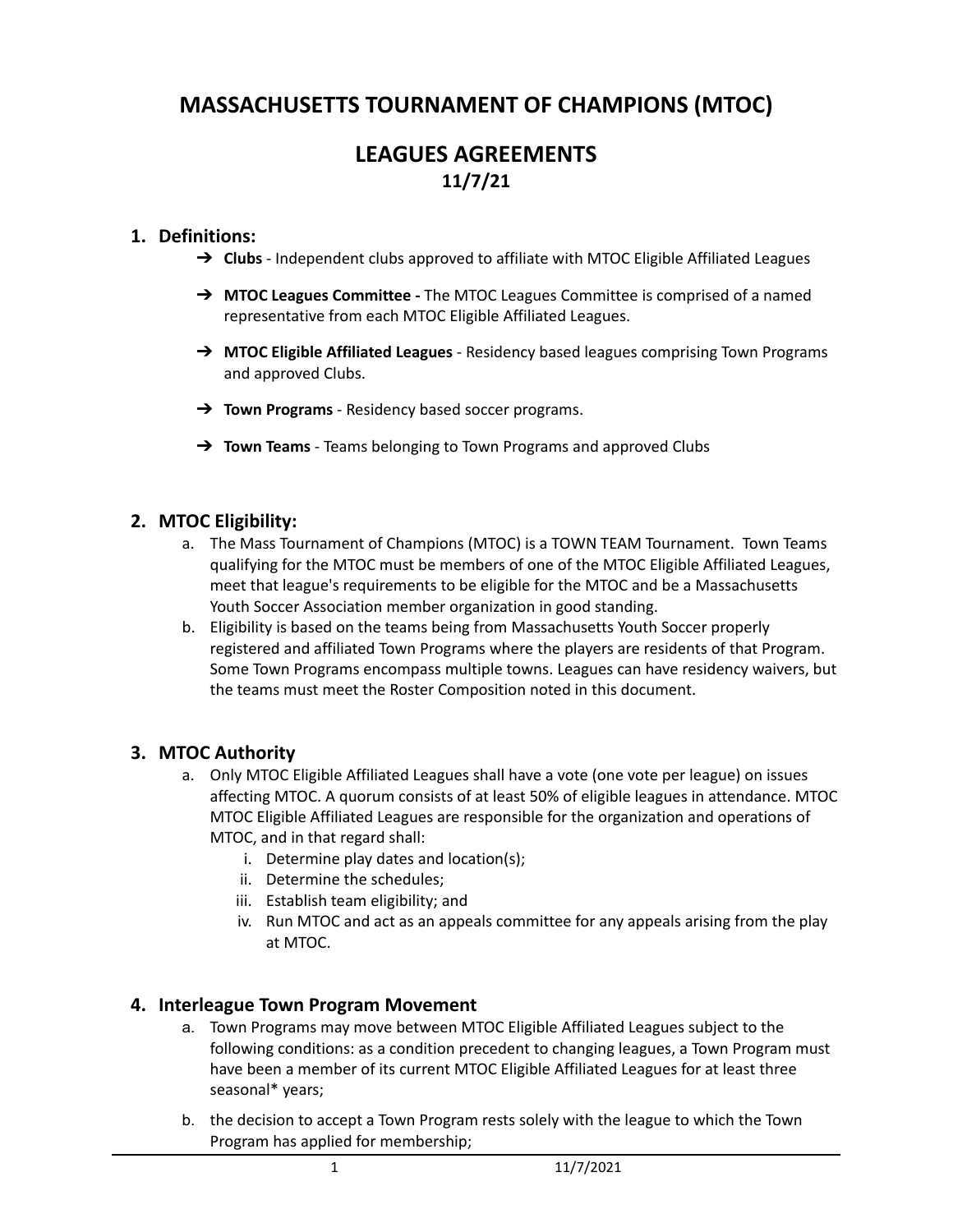- c. the entire program of the Town Program must be moved;
- d. written notification must be given to the current league prior to the start of a seasonal year (defined as September 1) for changes to take effect at the start of the subsequent seasonal year, but a shorter notice period may be acceptable if agreed to by both the transferor and transferee leagues;
- e. the transferring Town Program must be in good financial standing (no outstanding debt) with the MTOC Eligible Affiliated Leagues which they are leaving, with the MTOC Leagues Committee being the arbiter in instances of dispute; and,
- f. the Town Program must maintain membership within the receiving league for a minimum of three complete seasonal years.

(\*) = a "seasonal year" is defined as September1 through August 31, annually.

## **5. Player Movement**

- a. Intra-League:
	- 1. Intra-league player transfers are governed by the bylaws and playing rules of each respective league.
- b. Inter-League:
	- 1. Any player who wishes to transfer from one MTOC Eligible Affiliated League to another MTOC Eligible Affiliated League must have a written or emailed agreement from both Town Program organizations and both league presidents for the transfer to be valid for MTOC eligible teams. (see inter-league player transfer process below);
	- 2. If a team decides to accept a player in spite of the current Town Program not approving the move, that team will not be eligible for MTOC play.
	- 3. There are Clubs that overlap with town programs. These have been long-standing organizations previously recognized by a league. These clubs are considered grandfathered and can continue to operate within this league as they have in the past and still be MTOC eligible.
	- 4. Inter-league player transfers from an MTOC Eligible Affiliated Leagues to another MTOC Eligible Affiliated Leagues roster are not permitted (are 'frozen') after April 30th of each seasonal soccer year.

## **6. Inter-League Transfer Procedure:**

- 1. A request for an inter-league transfer may only be initiated by an official of the requesting Town Program ('requesting organization'). Requests initiated by parents, coaches or players will not be considered.
- 2. Players are free to play on any team, subject to the approval of whatever local entity has governance authority for that team. Any team with a player who has not secured a needed inter-league transfer approval may not represent their league in the Massachusetts Tournament of Champions competition.
- 3. The inter-league transfer process involves a sequential series of steps. A 'no' at any step in the process terminates the approval request process.
- 4. Any request for an inter-league transfer must include the following information:
	- The name and date of birth of the player;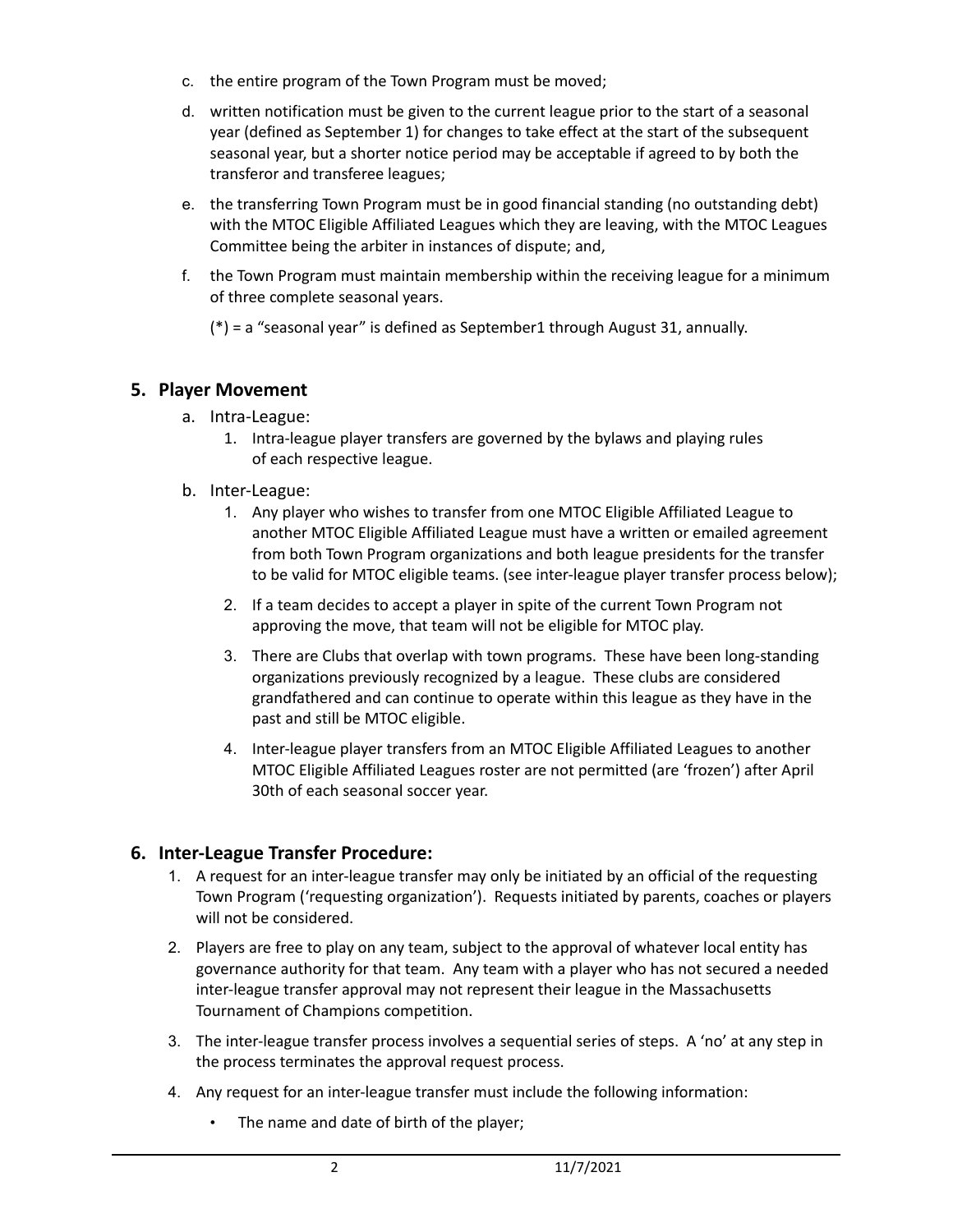- The current town (club) and league affiliation of the player in question;
- The league affiliation, town, team, and coach's name of the requesting organization; and;
- The reason(s) the inter-league transfer is being requested.
- Step 1: The requesting Town Program must first check with their home league (the receiving league') to assure that the receiving league would ultimately approve any such requested player transfer.
- Step 2: The requesting Town Program Contacts the Town Program that would be losing the player (the 'ceding Town Program') to have it sign off on releasing the player from their Town Program.
- Step 3: The requesting Town Program Contacts the league that would be losing the player (the 'ceding league') to have it sign off on releasing the player from their league.
- Step 4: The requesting Town Program Contacts the receiving league to receive final approval to have the inter-league transfer completed.
- 5. The sequential steps of the inter-league transfer process should be completed electronically if possible. However, before any approved transfer will be considered complete, each of the four parties should have the document showing all 4 presidents have approved the transfer.

### **7. Roster Composition:**

In affirming the importance of providing community-based soccer opportunities for youth players, roster composition of MTOC Eligible Affiliated League teams from member leagues will conform to the following standards:

For Grades 7/8 and younger: To be eligible for MTOC play, at least 75% of the players on a town's/club's submitted roster must be from that same league's recognized Town Program organization. The MTOC Leagues Committee must approve any exceptions to this requirement.

For Grades 9 and older (groupings to be based on the most current MTOC Eligible Affiliated League tournament rules): recognizing that the difficulty in forming teams increases as the player becomes older, town organizations/clubs may collaborate to create appropriately competitive soccer opportunities where they might not otherwise exist.

In every instance, these collaborative teams must:

- 1. be registered with a member Town Program of the league they are representing;
- 2. must completely adhere to the Leagues Committee intra-league and inter-league player movement agreements;
- 3. must play a regular league schedule within a MTOC Eligible Affiliated League;
- 4. 75% of rostered players must come from within the sponsoring league; and,
- 5. all players must be properly affiliated with the state association.

Players may **not** be rostered to two MTOC Eligible Affiliated League teams concurrently.

The Leagues Committee must approve any exceptions/waivers to any of these requirements.

## **8. Roster Submission and "Freeze Dates":**

The Roster Freeze date is May 15<sup>th</sup> for all Rosters of MTOC Teams.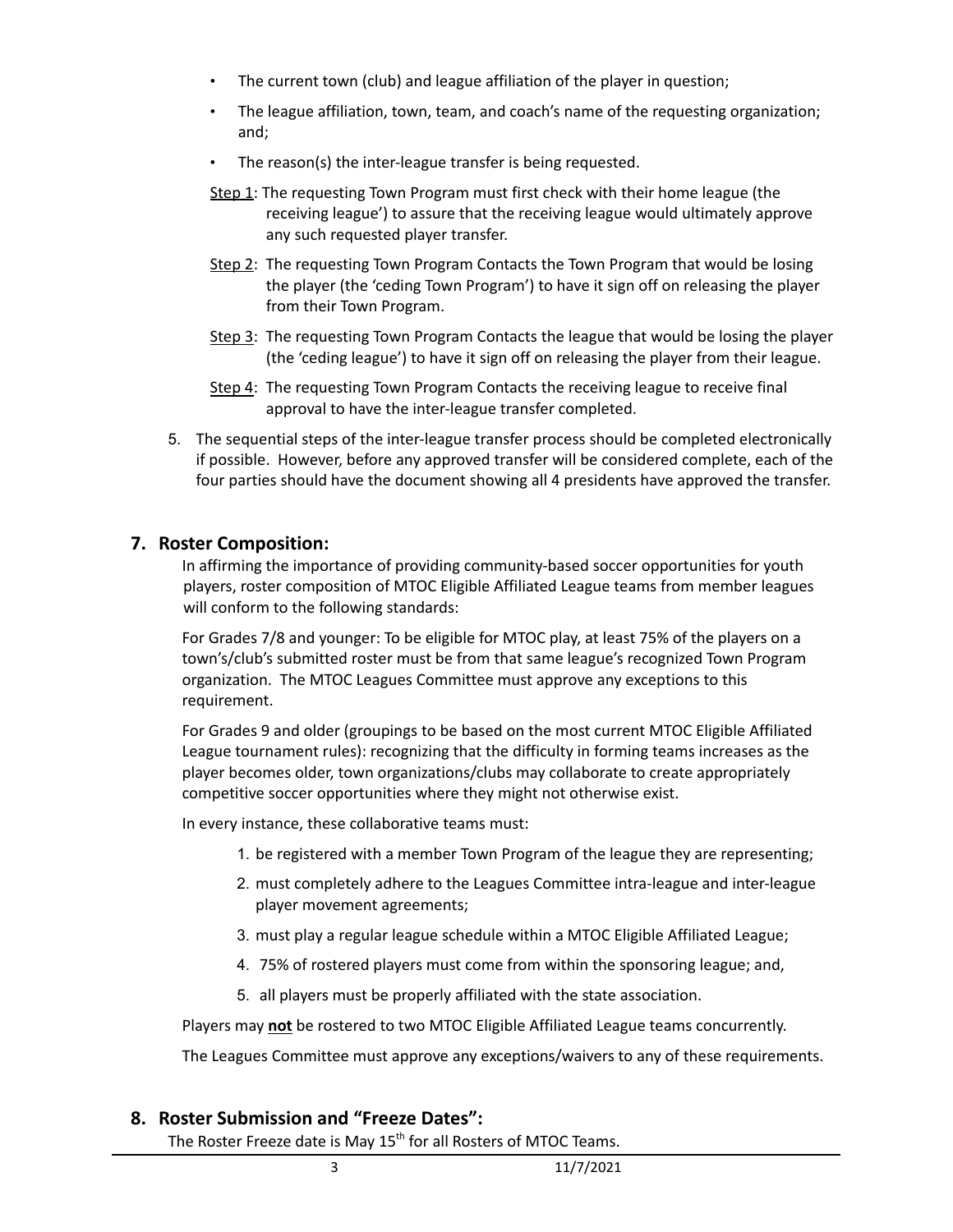- 1. For Grades 5/6: Rosters may include up to 16 players for all teams playing in MTOC Eligible Affiliated League divisions.
- 2. For Grades 7/8 and older teams: Rosters may include up to 22 players for all teams playing in MTOC Eligible Affiliated League divisions.
- 3. Each MTOC Eligible Affiliated League registrar will provide a certified roster copy of all teams qualifying to represent their league at MTOC. It is the responsibility of each league president to have these rosters delivered to the MTOC registration staff prior to the start of play of the tournament.

## **9. MTOC Draw and League Responsibilities**

- 1. Initial MTOC draw by the MTOC Eligible Affiliated League representatives is done at the March Leagues Committee meeting unless postponed, and then at the discretion of the Leagues Committee Chair.
- 2. Teams must play a minimum of three games in an MTOC Eligible Affiliated League. Inter-league matches count.
- 3. In order for a league to be eligible for a wild card slot for a specific Gender/Grade/Division, that league must have a minimum of 4 teams competing in league play for that current season. Exceptions may be granted by the Leagues Committee for the PG groups.
- 4. Each MTOC Eligible Affiliated League is required to fill assigned slots for the MTOC and is responsible for paying for those slots assigned to them as of June 1. The cost per slot is annually approved by the Leagues Committee. This amount is recorded in Leagues Committee minutes and communicated to all MTOC Eligible Affiliated Leagues. . Failure to fill the slot or complete the assigned schedule at MTOC will result in a fine to the league up to \$1,000 per slot.

## **9. Referee Payment**

Any MTOC Eligible Affiliated League wishing to change its referee payment amount must notify the Leagues Committee. The Leagues Committee will review current levels of referee payments annually with the intent of maintaining relative parity among leagues.

| <b>REVISION LOG</b> |                                                                   |           |  |
|---------------------|-------------------------------------------------------------------|-----------|--|
| 3/4/2018            | Cleaned the flow. Updated changes that were voted in during       | <b>RE</b> |  |
|                     | LC meetings over the past 3 years, but did not get reflected in   |           |  |
|                     | this document.                                                    |           |  |
| 11/3/2019           | 2.B.2 clarification that the penalty applies to the team, not the | <b>RE</b> |  |
|                     | town.                                                             |           |  |
|                     | 6. added language about completing the assigned schedule.         |           |  |
| 2/23/2021           | Update with Mass Youth Bylaw 5.04 Leagues Committee               | <b>RP</b> |  |
|                     | changed at 01/19/2021 SGM                                         |           |  |
| 2/28/2021           | Committee review and updated. Items requiring a vote.             | <b>RF</b> |  |
|                     | 1, 2, 4.b.1.1., 7.1, 8.2                                          |           |  |
| 5/16/21             | Added Definitions; LC approved up to 22 on a roster Grade 8       | RE/RP/    |  |
|                     | and up able to play in each game; 3 game minimum and annual       | <b>MB</b> |  |
|                     | approval of cost of a slot added.                                 |           |  |

## **10.Revision Log**